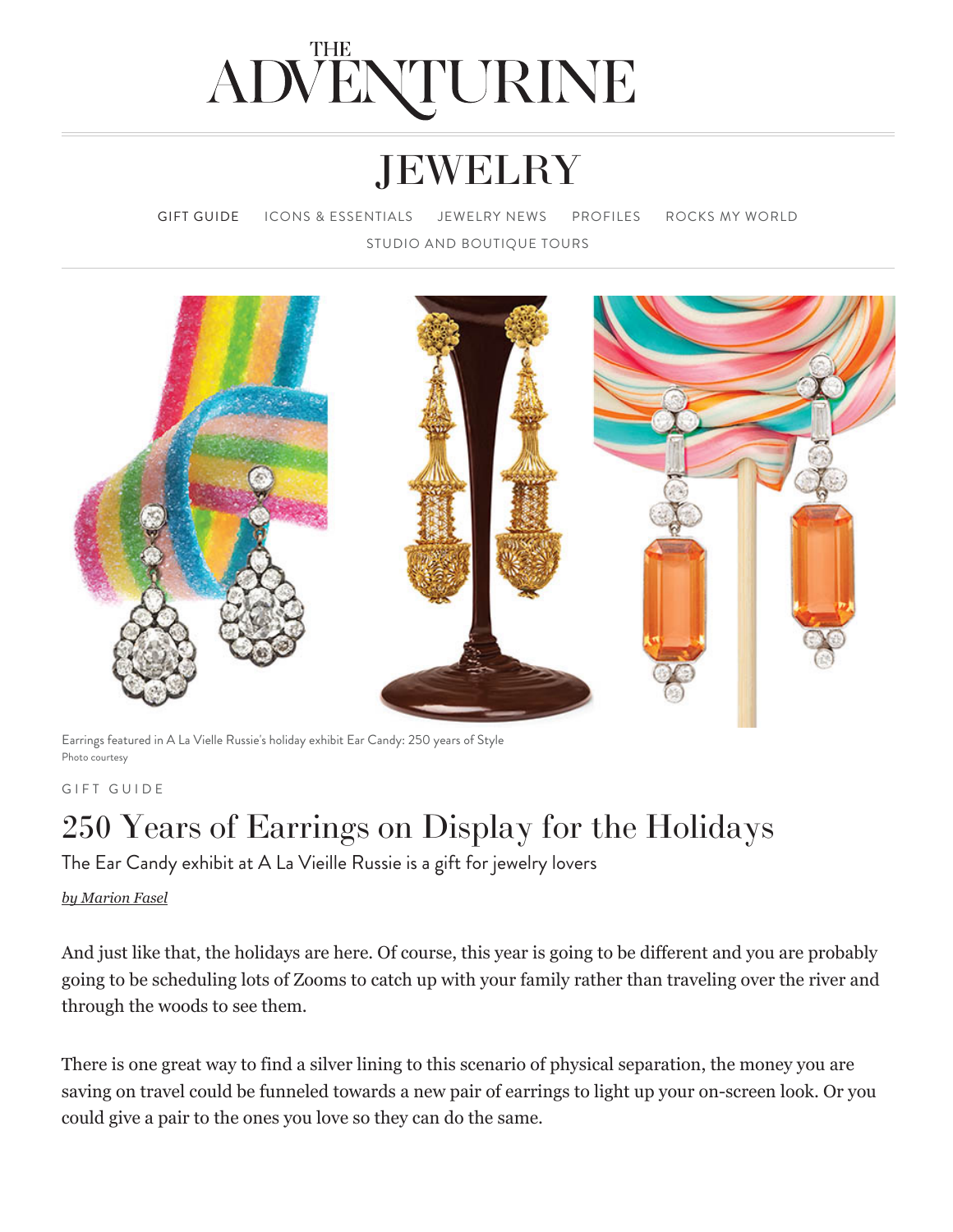The legendary vintage jewelry emporium [A La Vieille Russie](https://www.alvr.com/) (ALVR), where the likes of Jackie Kennedy and Maria Félix have shopped for treasure, has made the search for a special pair of earrings easier with their delightful holiday exhibition [Ear Candy: 250 Years of Style.](https://www.alvr.com/7582/coming-soon-a-special-exhibition-ear-candy-250-years-of-style/)

There are 40 pairs of earrings in the show covering the centuries. The span of time means there are a variety of looks in a wide range of prices.



Victorian Imperial Topaz and Diamond Earrings from the A La Vieille Russie exhibit Ear Candy. Photo courtesy

One of the most dazzling pairs are Victorian diamond earrings with bow-motifs topping diamond and pear-shape Imperial Topaz pendants. The jewels are English and were made around 1870. They measure approximately 4-inches long.

Victorian gold earrings with an acorn motif and woven sections of human hair are available for \$2,300. It is believed they were given to a mother with her child's hair because the acorn motif recalls the proverb, "Great oaks from little acorns grow." As the video from ALVR below explains, hair jewelry was a memento exchanged between lovers, friends and family.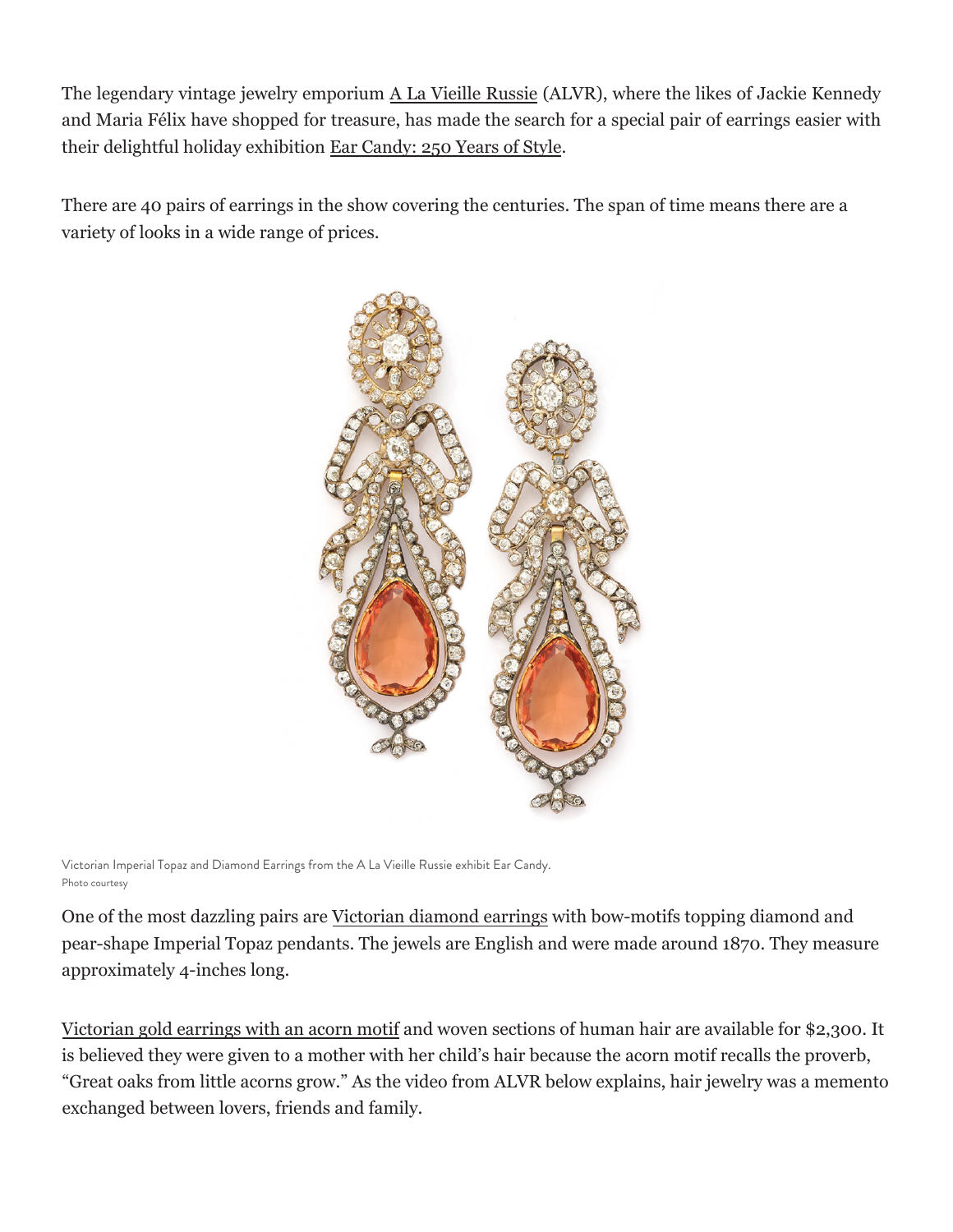**ALVRET Victorian Hair Earrings** 



# Victorian Hair Earrings

**Watch later** 

Share

*ALVR on Victorian Hair Earrings*

There are a few pairs of earrings in the exhibition that are transformable. One divine pair of Georgian Garnet and Gold Pendant Earrings made around 1780, can be taken apart and worn as single gem pendant [earrings. So, you are getting two pairs of earrings in one for \\$2,400.](https://www.alvr.com/7606/georgian-garnet-pendant-earrings/?)